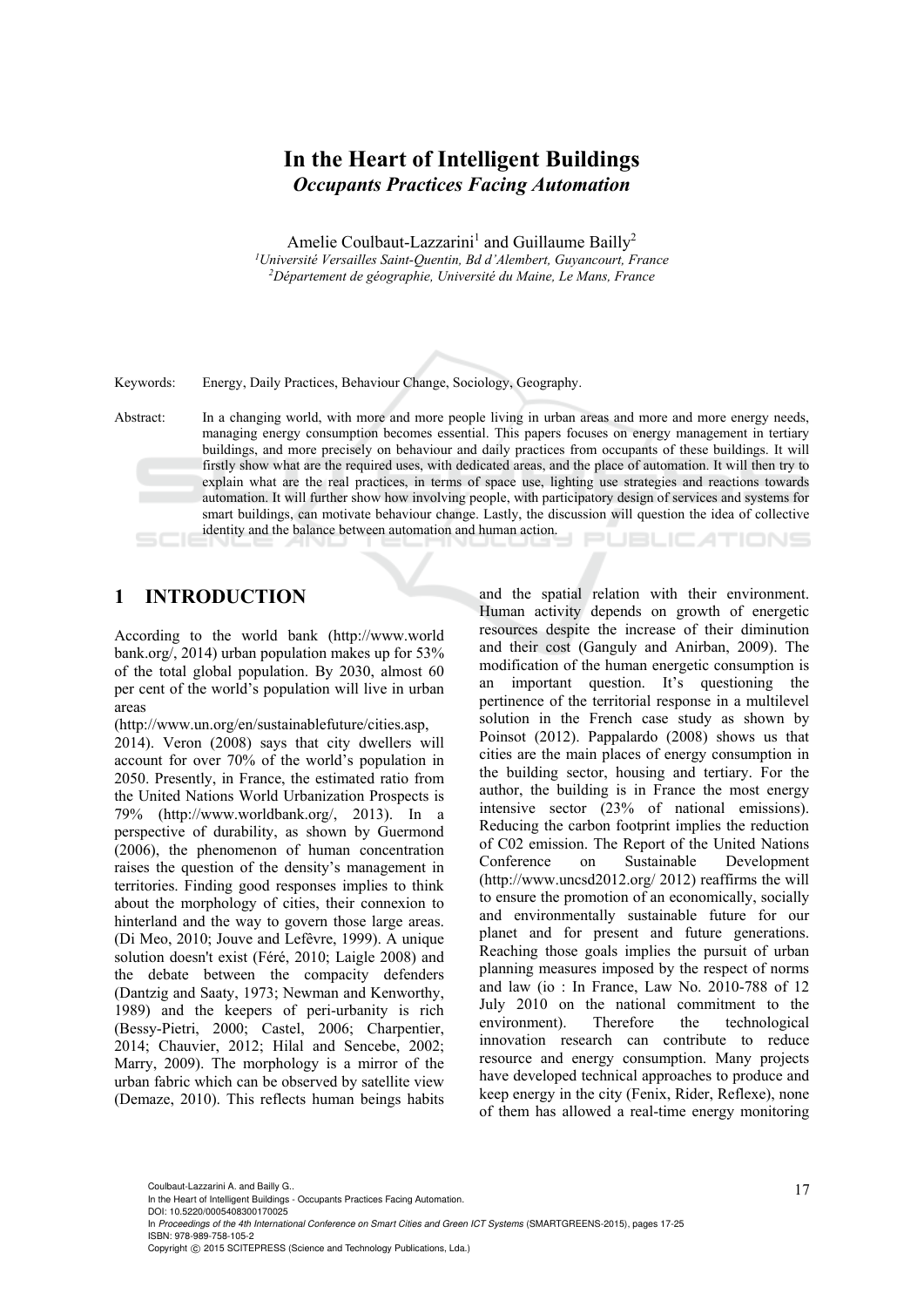of the entire production chain supply facilities at multiple scales (building and related areas such as districts). The objective of the program we participated in was to create a technical solution for energy management, by building a smart grid demonstrator. At the end, it should be extensible to an ecodistrict. This project involved important firms, leaders in the energy sector, as well as small enterprises and academic partners.

However, the way to monitor energy chain supply cannot be reduced to a technical approach. If Cities are artefacts, they live by the interaction of human beings (Ballas, 2013; Mahdavinejad et al., 2012; Raúl et al., 2014; Yanarella and Levine, 2011).

The project we worked in chose to take into account these aspects, and we were in charge of the work package concerning behaviours and daily practices of humans working in the buildings.

In this research program what particularly caught our attention was the role of human beings in the heart of that system. Our field study focused on two main sites: two French firms located in the West of Paris. We wondered how a community of actors contributes to the implementation of sustainable and virtuous practices in terms of low-carbon transition. How are roles distributed ? What rules govern the lives of these places? Who makes the rules ? What are the effects on the scale of the building and beyond (eco-district)? Is the emergence of good practices effective? Can it be transposed to other places ?

After a brief presentation of our theoretical frameworks and methodologies this paper will first show what are the required uses, with dedicated areas, and the place of automation. It will then try to explain what are real practices, in terms of space use, lighting use strategies and reactions towards automation. It will further show how involving people, with participatory design of services and systems for smart buildings, can motivate behaviour change. Lastly, this discussion will question the idea of collective identity and the balance automation/human action.

## **2 THEORETICAL FRAMEWORK: A COMPLEX APPROACH**

Ethnology will allow us to create and analyse our observations of actors and his actions in live. This discipline is observation-based and has two

dimensions. On the one hand, it is based on facts, details and specificity collection (Servier, 1993), and seeks to "rebuild their form and meaning" (Agier, 2004). On the other hand, it tries to "bring closer, generate dialogue, show what is common in this world of differences". Authors as Agier (2004) enable us to establish our field study. Indeed he explains that "the ground is not a thing, it's not a place, not a social category, an ethnic group or an institution. It is all of this, maybe, as appropriate, but it is firstly a set of personal relationships where "you learn something". "Make fieldwork", that means to establish personal relationships with people whom we do not know in advance, to whom we somewhat break-and-enter in their lives. So we must convince them of the validity of our presence, also that they have nothing to loose even if they have little to win, and most of all they have nothing to worry about. Relationships can be harmonious and friendly with some people, conflicting with others." (Agier, 2004, p.35).

Our approach is also conforming to a "geo-cratic practice" (Bussi, 2001) which considers actors behaviours and their interaction as a social production. Through a political geography (and not only a geopolitical: Rosière, 2003) conflicts and cooperation are in the heart of the research. It considers the importance of the citizen point of view in a democratic perspective, where the researcher is engaged in the service of the power of democracy. Our objective is to question people's power and capacity (Nussbaum, 2012) to produce norms and to reach a new kind of spatial justice. Our approach is also conform to the heritage of the French social geography relating and interrogated by Séchet, Veschambre (2006). This geography is a response to the social demand, focused on social inequalities, exclusion, human dramas and looks on the social relations of domination.

## **3 METHODOLOGICAL ASPECTS: CROSSED SOCIAL SCIENCES METHODOLOGIES**

We studied these elements from a social sciences perspective, using methodologies of sociology, ethnography and social geography. We used semistructured interviews, questionnaires and ethnographic observations to collect data.

This complex methodological approach allows getting data not only from a quantitative survey, but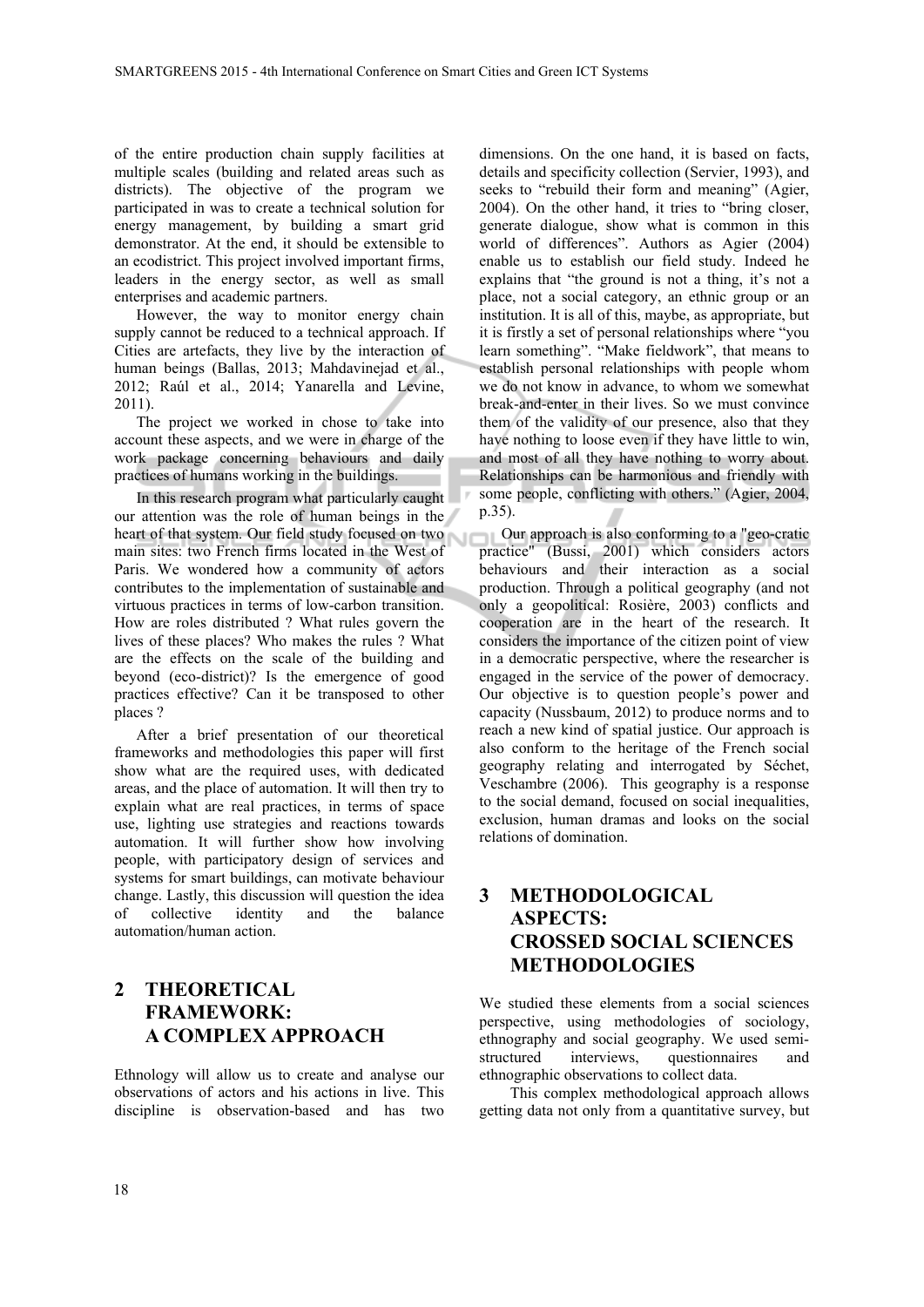also from a qualitative analysis of discourses. Observations give us a direct access to users practices on site. Thanks to this methodological tool, we can study how much discourses are far from real practices or not.

The surveys were conducted principally in two buildings which are the headquarters of big enterprises leaders in the energy field.

For the qualitative analysis, our corpus was made of twenty-three semi-structured interviews of buildings users. An interview guide was constructed, with questions about energy use, and behaviour in the building. Data collection begun with registered semi-structured interviews. Interviews were textually transcripted and analysed with a software for text analysis: Alceste. This methodology was completed by crossorting and a classic thematic content analysis. m

Interviews were firstly "groomed", which means formatted to be analysable by our software for text analysis. We then began the analysis through an automated data processing with Alceste. This software cuts the text, making elementary context units (UCE), pieces of text selected and analysed by the software. These UCE are then spread within classes by detecting strong oppositions emerging from the text. Each speech class groups a number of words belonging to a lexical world distant from those of the other speech classes.

As Rouré and Reinert (1993) explain, while the speaker is delivering its speech, he goes through successive own worlds. These worlds, having their own objects, impose their own type of vocabulary. The statistical study of this vocabulary's distribution must allow us to track down the "mental environments" successively invested by the speaker. Authors precise we can then see in lexical worlds. Alceste software will help us find these lexical worlds.

To make the cross-sorting with which we analyze specific vocabulary of our corpus, we had to choose one element from this corpus, either one word or one variable. The software has a drop-down list of all the words of the corpus in alphabetical order. As such we can cross each word with the whole corpus. Alceste then gives us significant elements, with Khi-2, and with the repeat factor and the category to which the term belongs.

These category-specific keys are adjectives and adverbs, verbs (of action and movement in particular), the demonstrative …

Throughout these keys, we can get information about interviewed people's position (according to Achard, 1993). Three positions are possible (Achard,

1993; Reinert and Moulin, 2011): witness, actor or patient. These positions define people's way of living and acting. Alceste software spread the indicators of these positions into speech classes. Witness position is defined by an overrepresentation of adjectives, adverbs and nouns (sign of a descriptive discourse), and also descriptive elements, spatial elements and no markers of person like personal pronouns. Actor's position is defined on the contrary by an over-representation of verbs, indicating an action or a move in discourse, associated with markers of person. Finally, the patient's position is defined by discursive relation markers, which indicate argument and storytelling and logical and temporal elements.

These elements are our first guide through the analysis.

For the quantitative analysis, we constructed a questionnaire to be asked to all users of the two main buildings of the study. Since managers wanted to know exactly what we could ask to the building users, this step needed negotiation. Moreover, in the first building, the questionnaire was implemented by the communication service of the company, as they didn't want researchers to have access to their employees' email lists. We were only told that it had been sent to 825 persons. The questionnaire was available for one month on each site and we got 264 answers from users. These answers are the basis of our quantitative analysis. We used Modalisa software to help us analyse the data. Modalisa is a software dedicated to surveys quantitative analysis. It allows the finding of indicators such as type of behaviour or elements of freedom appearing from modalities of energy and space use.

Observations were a more complex process. In neither buildings did the higher hierarchy accept researchers to come and observe their employees. In fact we had to find ways to be there for others reasons. Interviews on site were one of our best pretexts. When several interviews were made on the same day, we had a good reason to move from one place to another inside the building. Sometimes we could spend lunchtime on site. This was also a moment for informal discussion, and sometimes people showed us one part of the building to underline what they had said. Another good pretext were technical visits. Since both buildings wanted to be a model of energy efficiency, we could visit each building several times with different guides, at the pretence of not having understood everything that had been explained to us, or we wanting to know more about one or other technical aspect. This was a very good way to visit and observe all sections of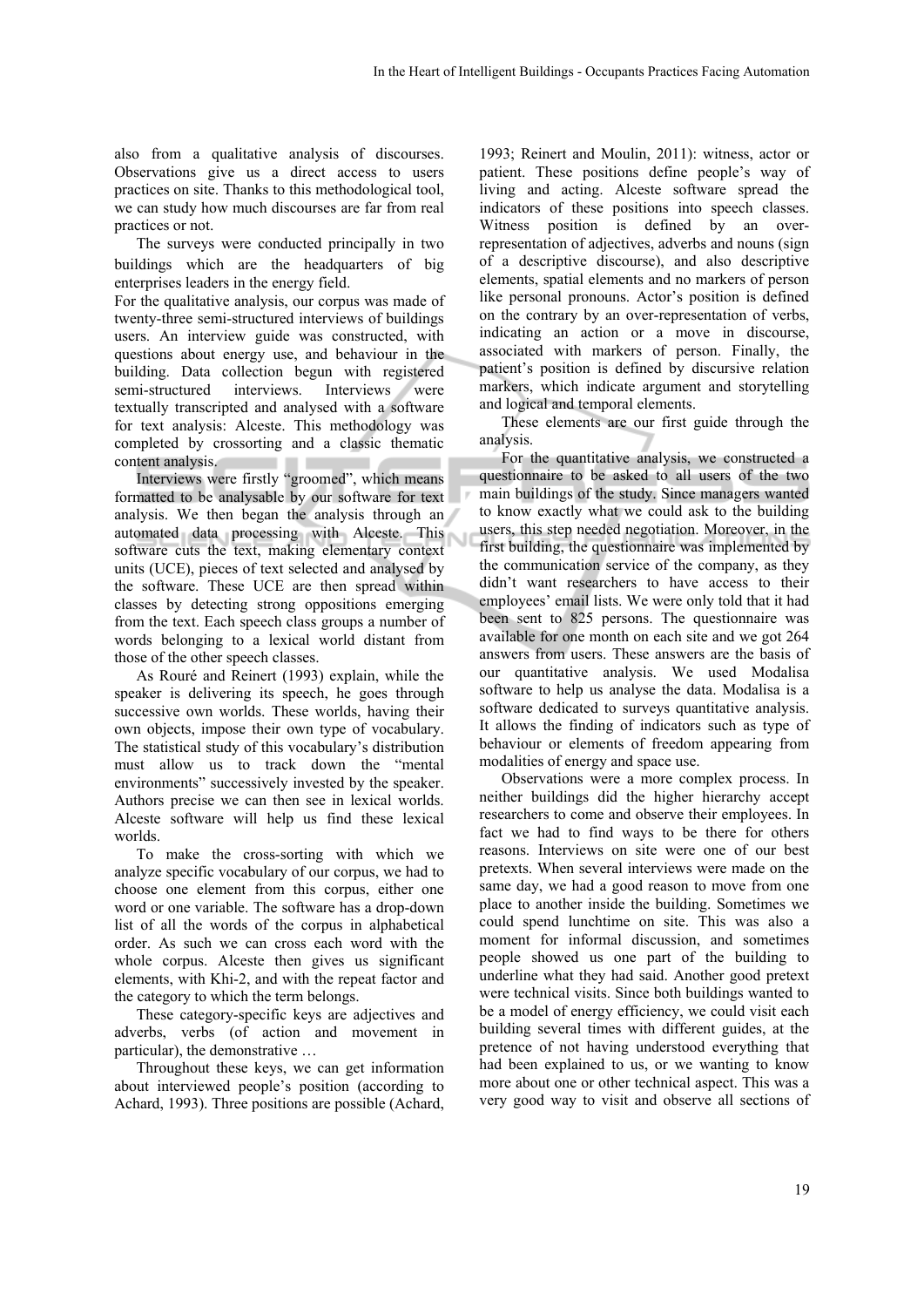the buildings and observe what people were doing at that time.

#### **4 REQUIRED USES: DEDICATED AREAS, AUTOMATION**

The first element we could clearly observed was space allocation. It appears that in the designers' mind, energy efficiency design in tertiary buildings begins by allocating a place to each occupant. Following this we first asked people what was their type of workplace. As shown by the figure below, most people work in an open plan configuration.



This means that a space where individual choices are restricted, because of automation and the need to negotiate light and heat uses with other occupants of the open plan. People are expected to stay in their workplace whether their job is adapted or not to that kind of place. Whenever they need to speak by phone or with someone else, they can use boxes or meeting rooms, some of which are not really close by and where light or heating cannot be regulated by the occupant.

In open plan workplaces, people are expected not to modify heating regulation, even if they can. And there is not too much communication about heating regulations, so that people don't touch it. Indeed, many people explained to us they didn't even know where thermostat for their workplace was. Interviewee N°6 explained to us "Some people are not used to touch. You know you have a thermostat for a whole open-plan. He doesn't speak to colleagues, he doesn't even know there is a thermostat." During our observations, someone showed us where the thermostat was for open plan places: in a corner where you clearly don't see it unless you know it is there. There are also established uses towards heating regulation, asking to let automation play and for human not to touch. During the interviews, one person explained that "we mustn't touch it because it will modify building's regulations, it is better not to touch"  $(N°2)$ .

Intelligent planning of energy efficiency are generally thought as technological processes, with a high degree of automation. For example, a light cut is implemented every day at lunchtime, and another in the evening. There are also presence sensors in the cafeterias, in the toilets and in the corridors. But as observed, light in the corridors is always on due to the sensor's timer, and the fact that it takes one person alone cross a corridor for lights to turn on all the way long. Nevertheless, technical analysis shows that energy management systems allow for energy consumption reduction. Cutting off lights in the evening, which also turns off most of the screens like those in the hall and cafeterias seems to be particularly efficient. This automatic system replaces human action, because designers estimated it to be more efficient to ask an automatic system to do the job.

However, people are still asked to turn off the lights when they use meeting rooms, where they also have to turn off video projector.

## **5 REAL PRACTICES: SPACE USE, LIGHTING USE STRATEGIES AND REACTIONS TOWARDS AUTOMATION**

Real practices are not necessary in adequacy with previsions of energy uses.

We can imagine that a configuration with many open plan areas can minimize energy use, which was probably what designers intended. However, as we can see on the next figure, this is not convincing.



Figure 2: Light use frequency.

We notice that light is mostly on. In fact interviews show that as soon as one person needs light, it seems normal for everyone to turn the light on for the whole open plan. The only exception is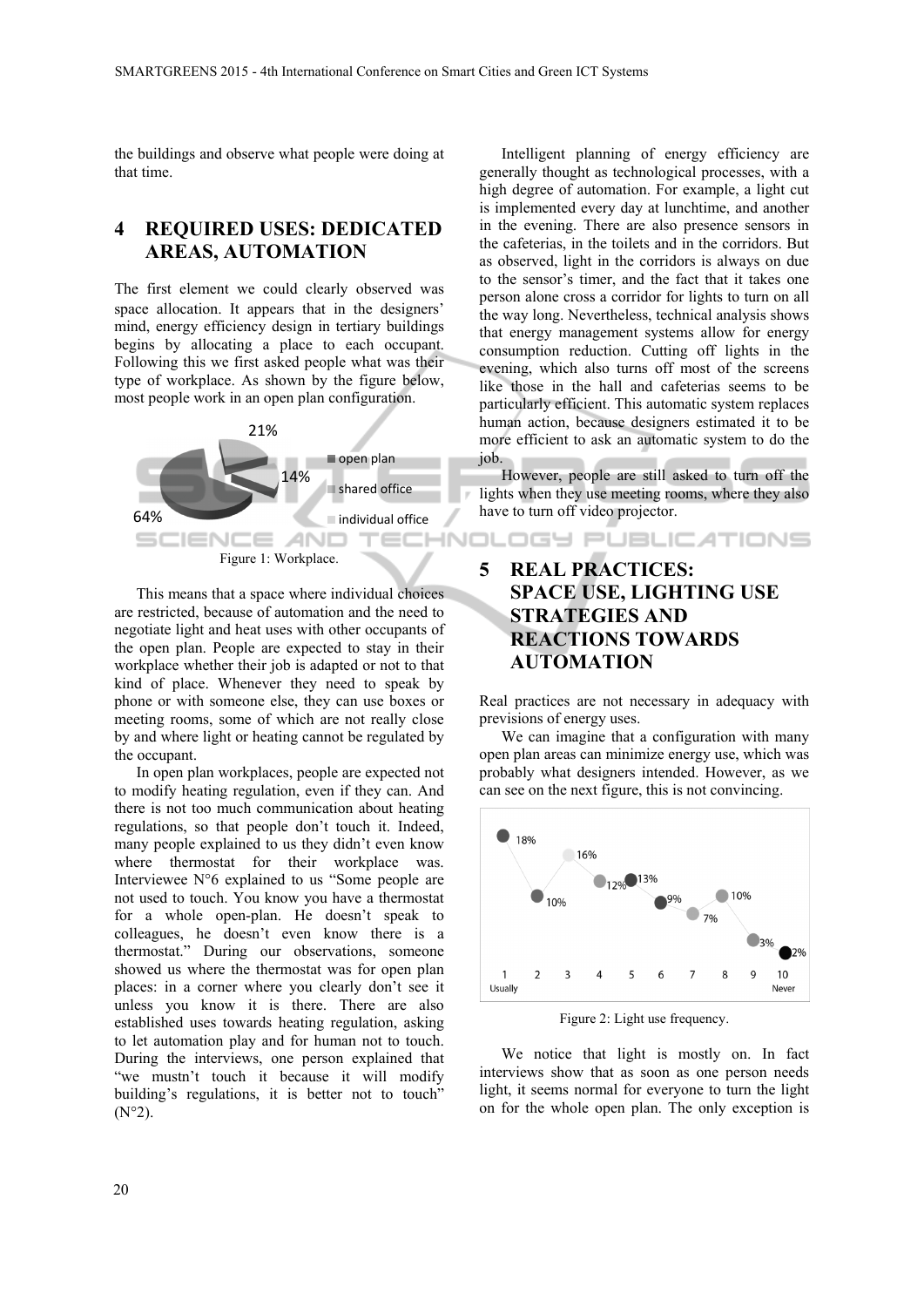the open plan where the responsible for the energy saving program behavioural program sits.

We will now question this: Informing only does not suffice, but people need to be involved to maximize efficiency.

## **6 INVOLVING PEOPLE: PARTICIPATORY DESIGN OF SERVICES AND SYSTEMS FOR SMART BUILDINGS, MOTIVATING BEHAVIOUR CHANGE**

Seeing the differences between required uses and real practices, we tried to understand users attitude towards energy efficiency. Were they interested? The first question we asked was whether they would accept to get information about energy in their professional environment. We can see the results in the next figure.



Figure 3: Willing of information about energy at work.

Once that was established, we needed to go further, and see what type of message people would get.



Figure 4: Type of message users would get.

We clearly see that not only people are interested in energy efficiency and want to be actors in the process (item how to save energy), but they also want to know what their firm does: 80% want to know more about energy saving actions implemented, and around 60% want to know projects the company is involved in. We can see here collective identity elements.

We also asked people what compensation would they require for their effort in contributing to energy savings. Once again we noticed that most employees are ready to make an effort without a need for compensation, as shown in the next figure.



Figure 5: Compensations for energy savings.

The first compensation asked is funding for environmental projects. People are not individualistic, they want a better environment for everyone.

As it can be seen, for an efficient intelligent energy management system to be implemented, there is a real need to inform, co-construct and make users actors of energy efficiency programs and systems. It seems we must not forget that "*Actor doesn't exist out of system defining his freedom and the rationality he can use in his action. But the system only exists by actor who is the only one to build it, make it alive and possibly change it*" (Crozier and Friedberg, 1992, p.9).

#### **7 DISCUSSION**

Each practice has got a structural framework, as mentioned by Maresca and Dujin (2014). We must thus remind that this study couldn't be transposed to another context, although we can learn many lessons from it.

Several elements strongly modify occupants practices and behaviour towards energy use: type of workplace, situation from natural light and heating sources and degree of automation of technical devices and systems are the main ones.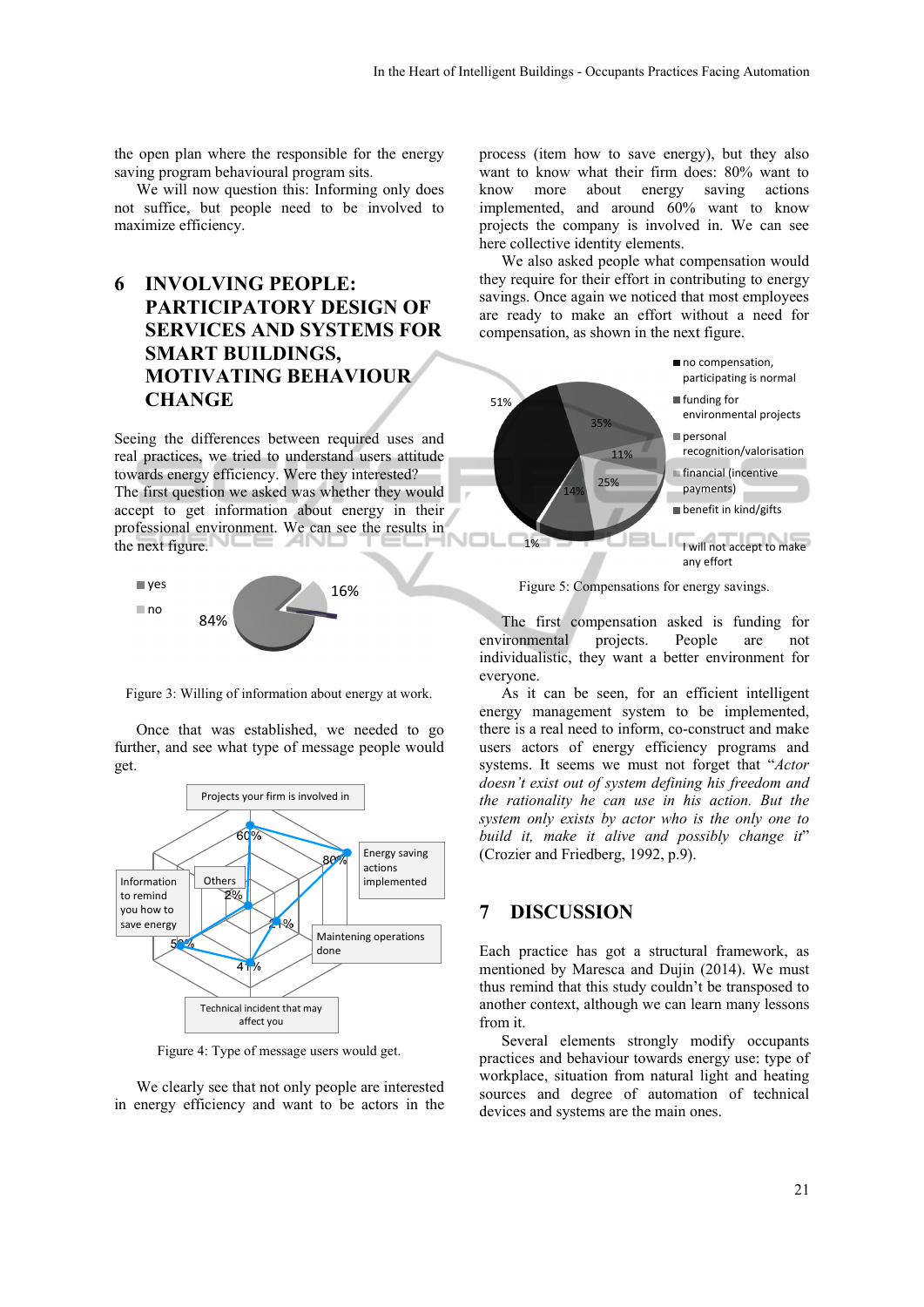Energy sources are still a geopolitical stake even on a building's scale. Among possible actions, lighting is especially important in occupant's discourses. Our quantitative data shows a strong use of lighting, so we can wonder if its use and will of saving really exists. But we must get in mind that 63,6% of respondent' s workplace is an open plan area, where lighting must be negotiated. And we saw that it maximized light use.

Who makes the rules? Collective pressure?

Groups generally adjust their practices to expressed needs. Therefore, as soon as an individual needs lighting, light is turned on in the whole open plan.

Nevertheless there are specific places exceptions, being collectively invested as exemplarity zones, as show by our interviews analysis. The following extract clearly states it:

"in fact I think we... we have felt over in… we try to much to reduce consumption and we never light up our open plan. Sometimes this is really annoying for me. Because I don't see anything, I can't see my screen. It is really tiring for me. Since we are in the [awareness program] cradle, we can't fight it, we must let the light off."

As recently shown by Vanolo (2014), this extract reveals how a person can accept practices which go against their comfort, but are conform to the mission they accepted to fulfil and the role they accepted or chose to play.

Consequently, valuating actions towards energy efficiency is a key factor for the success of energy management programs.

Is the emergence of good practices effective?

People's involvement toward energy efficiency seem to contribute to a more or less long-lasting perspective, as we saw that more than 50% respondents are interested in an history of consumption, for example. In order to get people involved, they need to appropriate this subject by anchoring it in their daily lives. To achieve this,, maybe they will need to bypass or hijack some elements planned for them, without them (de Certeau, 1990).

Who should regulate the system ? automation or reason ?

Strong differences appear when balancing awareness/automation. Most people believe in behavioural change efficiency for long term effect, but many also think that automation is better for short term outcomes. Others underline the weakening their responsibility brought about by automation, which "does all for me" (interview extract).

This question about the mode of action efficiency, either human or automation, is a key point for buildings energy efficiency understanding (de Brito, 2008).

What are the effects on the scale of the building and beyond (eco-district)?

This paper underlines how much human/machine interaction is a big stake to go through urban project in a multiscalar perspective. It is no longer only the point to know how organizing governance with stakeholders able to agree about a common objective. Neither it is to solve the equation of interpersonal contradictions to give meaning to the project.

From a philosophic point of view, it is deeply question of the acceptance and the use of the Reason notion. Can we entrust to independent technology (power of algorithm) the capacity to shape human being's behaviour inside the buildings and beyond (the ecodistricts, the cities)?

Should we preserve our control to trace our destiny based on controversy and imperfect choices? Two essential questions catch our attention. Firstly, the increase in databases numbers and their exploitation, and the centralizing of individual data, create a colossal ecosystem to exploit. It's progressively invested due to spectacular augmentation of computer's power algorithmic capacities. NBIC convergence is unavoidable. (Broca, 2012; Larrieu 2014). Secondly, should we let the algorithm establish a standard for energetic buildings production? Should we let computers choose the best energetic needs of buildings, based on the exploitation of interconnected databases and composed by many local levels of data collection? In which case, the occupant would not be an adjustable agent that could devote itself to the task for which it was employed by the company. This is no longer science fiction (Bostrom, 2014).

In an optimistic perspective, this action research raises the issue of the emergence of a sustainable and stable collective intelligence through space and time (Boisvert and Milette, 2009; Marek et al., 2013; Masselot and Galibert, 2014; Viera, 2014). In other words, to be an efficient pathway for change, information must be connected to people's involvement towards elements influencing their daily life at work.

Most people believe in ecodistrict concept's impact on the inhabitants' social relationships. This element is extremely interesting because it shows that a place can be, in people's mind, a source of social relationships change (Coutard and Levy, 2010; Emelianoff, 2010). A collective will of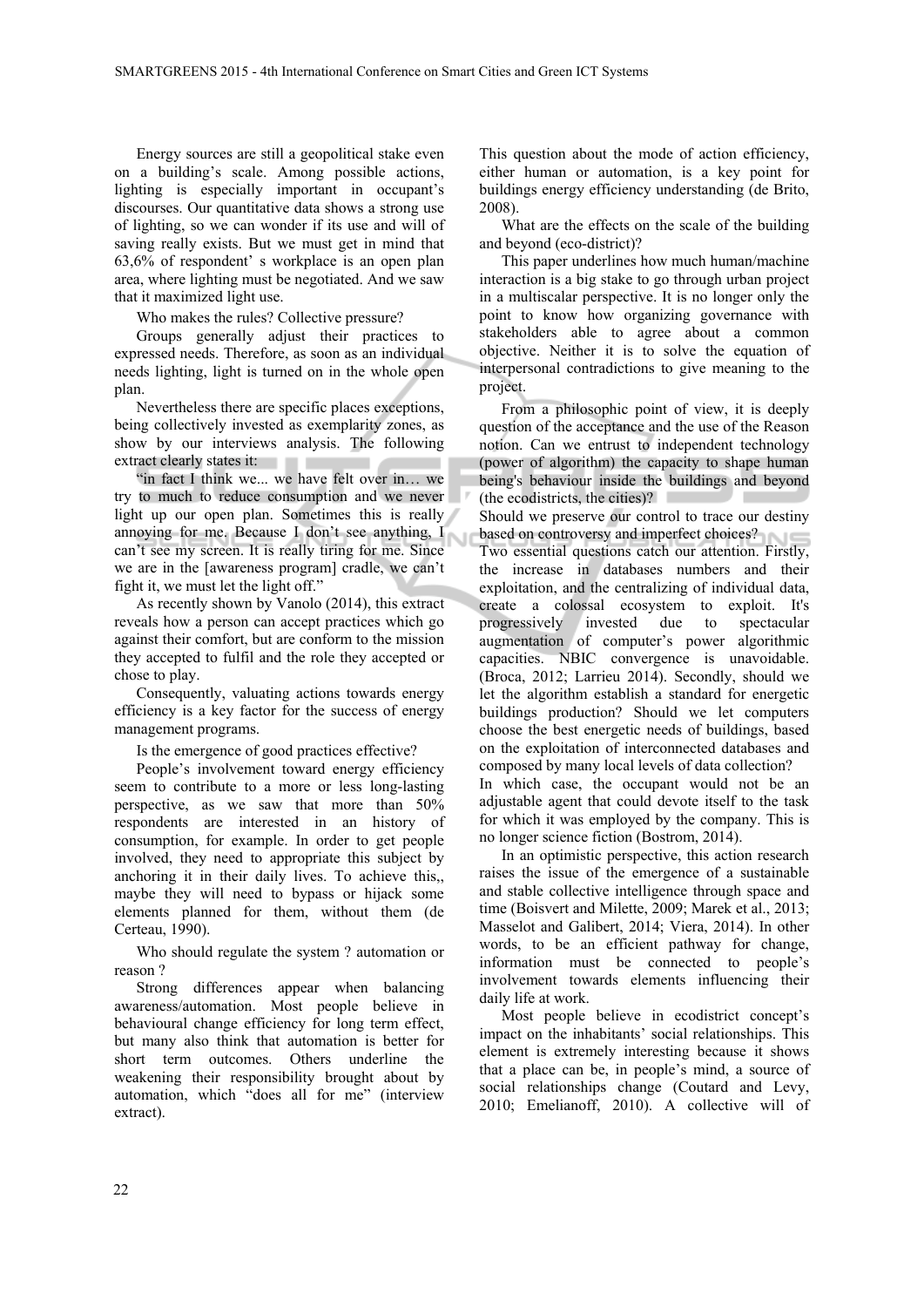expression appears, reminding that intelligent energy management must favour this belonging feeling (Dureau and Lévy, 2010).

This feeling of belonging to a collective identity (Castells, 1999) not yet constructed or reinforced is essential. Indeed it fixes the common base to involve buildings occupants in co-construction actions with site managers and other stakeholders. As such these actions will not only be accepted by occupants but also done with enthusiasm.

This element needs to be looked alongside the need of appropriation (Jouet, 2000) of programs and actions linked to energy efficiency. Occupants need to feel they are actors in their workplace, regardless of whether technical system acceptance and/or practices and behavioural changes are pertinent.

Aside from this researchers have shown that the appropriation of an idea, a program or a technical device permits deeper changes in behaviour and practices. Malhotra and Galetta (1999) explained: "*when social influences generate a feeling of internalization and identification on the part of the user, they have a positive influence on the attitude toward the acceptance and use of the new system. The findings also suggest that internalization of the induced behavior by the adopters of new information system plays a stronger role in shaping acceptance and usage behavior than perceived usefulness*"(Malhotra and Galletta, 1999). In a general way, many recent papers in human and social sciences show the need for people's support (Morel-Brochet and Ortar, 2014) in changing their environment. These papers are mainly addressing private housing or public space, but we see that our data about tertiary buildings and professional environment come aligns with these.

These questions feed an interesting debate. How to hybrid natural ecosystems and computing ecosystem to invent or reinvent the cities of the 21st century?

#### **8 CONCLUSIONS**

In this paper, we have shown what were required uses towards space and energy use, particularly lighting and heating, and the place of automation in the daily lives of users. We then saw that real practices were not necessary alongside required uses. Next, we showed how involving people, with participatory design of services and systems for smart buildings, can motivate behaviour change. Lastly, the discussion brought into the open the different elements at stake for occupants of

intelligent buildings, such as the questions of appropriation of a program and the power of collective identity.

On future work, we will try to implement programs that enhance collective intelligence and collective identity in intelligent buildings.

We are convinced that individual capacities are ignored. We will explore that phenomenon at different scales to broaden our field of research. This energy potential based on the emergence of social links run could be in the long a real engine of a true ecological and sociological transition. We will both use social geography and computing. Our goal is to build interfaces. We want to understand the different forms of empowerment mechanisms created by citizen groups, before their political capture.

#### **ACKNOWLEDGEMENTS**

The field study was done as part of a project (EPIT 2.0) funded by BPI France, Région Ile-de-France, Conseil Général de l'Essonne, Conseil Général des Yvelines. We thank all the partners of this project for granting us access to the sites. We also thank Chaire Campus durable, Bouygues Bâtiment IdF - UVSQ for its support.

#### **REFERENCES**

- Achard, P., 1993. La sociologie du langage, Que Sais-Je. PUF, Paris.
- Agier, M., 2004. La sagesse de l'ethnologue, Sagesse d'un Métier. l'Oeil Neuf, Paris.
- Ballas, D., 2013. What makes a "happy city"? Cities 32, Supplement 1, S39–S50.
	- doi:10.1016/j.cities. 2013.04.009.
- Bessy-Pietry, P., 2000. Les formes récentes de la croissance urbaine. Economie et statistiques 35–52.
- Boisvert, R., Milette, C., 2009. Le développement des communautés au Québec : la part de l'intelligence collective. Santé Publique 21, 183–190. doi:10.3917/spub.092.0183.
- Bostrom, N., 2014. Superintelligence: Paths, Dangers, Strategies, 1 edition. ed. Oxford University Press.
- Bussi, M., 2001. L'espace négocié. Démocratie électorale et développement local (Mémoire d'HDR. Volume 2). Université de Rouen, Rouen.
- Bussi, M., 2007. Pour une géographie de la démocratie. L'Espace Politique. Revue en ligne de géographie politique et de géopolitique. doi:10.4000/espace politique.243.
- Castel, J.-C., 2006. Les liens entre l'organisation urbaine et les déplacements. CERTU.
- Castells, M., 1999. L'Ere de l'information, tome 2 : Le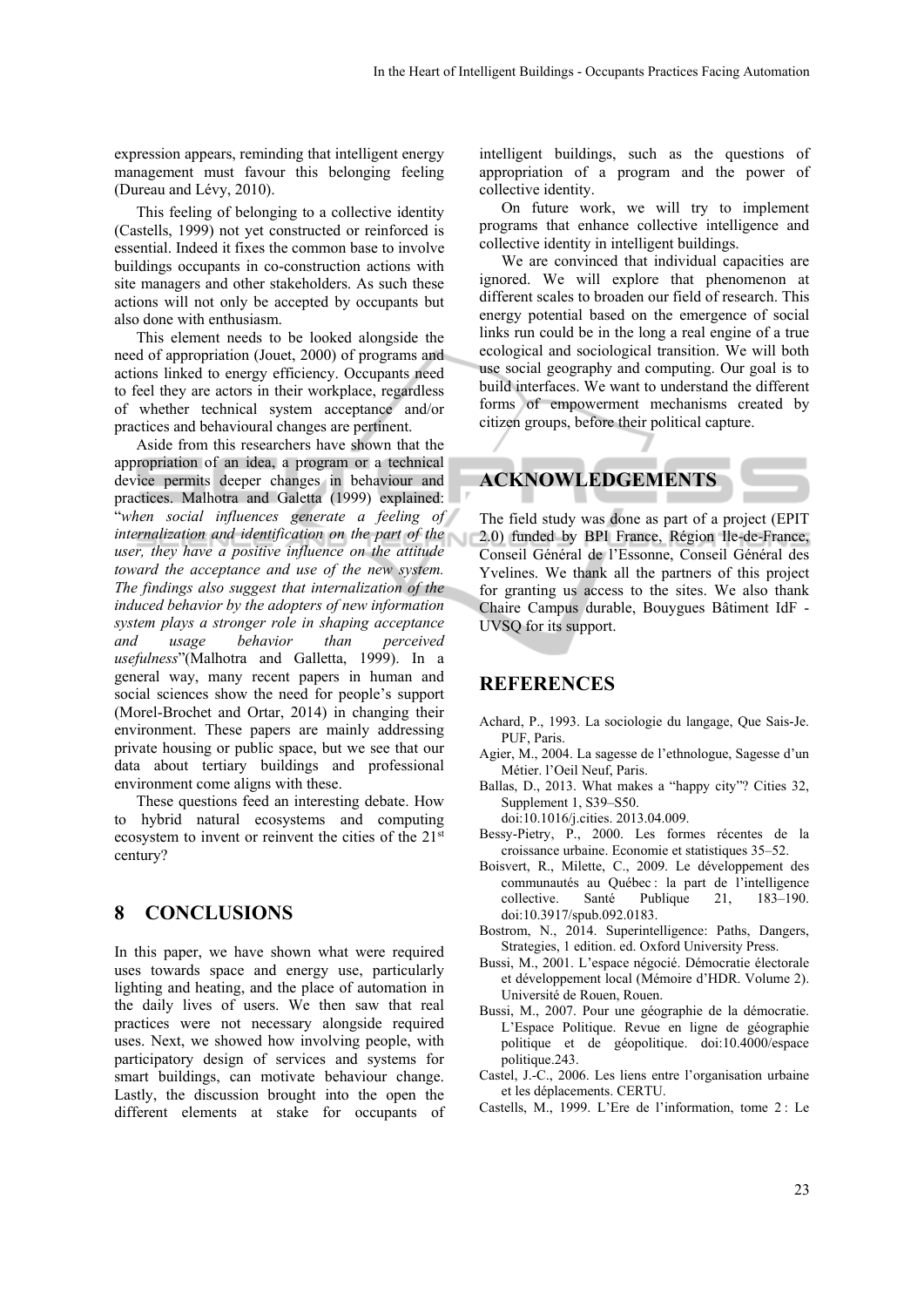Pouvoir de l'identité. Fayard, Paris.

- Charpentier, S., 2014. Du périurbain au périurbanisme : analyse des (bonnes et mauvaises) pratiques de lutte contre l'étalement urbain dans l'aire urbaine du Mans. Université du Maine.
- Chauvier, E., 2012. Itinéraires dans la périurbanité « molle » : entre tout-fonctionnel et résistance.<br>Articulo - Journal of Urban Research. Articulo - Journal of Urban Research. doi:10.4000/articulo.1996.
- Coutard, O., Levy, J.-P., 2010. Écologies urbaines, Villes. Économica-Anthropos, Paris.
- Crozier, M., Friedberg, E., 1992. L'acteur et le système: Les contraintes de l'action collective. Seuil, Paris.
- Dantzig, G.B., Saaty, T.L., 1973. Compact City: Plan for a Liveable Urban Environment. W. H. Freeman and company, San Francisco.
- De Brito, C., 2008. Le développement durable : nécessité de changer les comportements ou opportunités pour les technologies propres ? Annales des Mines - Responsabilité et environnement 2, 19–25.
- De Broca, A., 2012. Du vieil Homme au nouveau : transhumanisme ? Défis pour penser l'Homme de demain. Éthique and Santé 9, 121–126. doi:10.1016/j.etiqe.2012.06.004.
- De Certeau, M., 1990. L'invention du quotidien, tome 1 : Arts de faire, Folio Essais. Gallimard.
- Delvoye, J.-M., Girardot, J.-J., 2005. Les outils d'intelligence territoriale pour les acteurs de terrain à Seraing: entre appropriation des méthodes et acquisition de compétences (Post-Print). HAL.
- Demaze, M.T., 2010. Un panorama de la télédétection de l'étalement urbain. Travaux et Documents ESO 99– 124.
- Di Méo, G., 2010. La métropolisation. Une clé de lecture de l'organisation contemporaine des espaces géographiques. L'Information géographique 74, 23– 38. doi:10.3917/lig.743.0023.
- Dubois-Taine, G., Chalas, Y., n.d. La ville émergente, éd. de l'Aube. ed. Paris.
- Dureau, F., Lévy, J.-P., 2010. Morphologie urbaine et consommations énergétiques : un éclairage à partir de la recherche française., in: Ecologies Urbaines. Economica-Anthropos, pp. 84–101.
- Emelianoff, C., 2010. Durabilité urbaine, modes de vie et solidarités à long rayon d'action, in: Écologies Urbaines. Coutard O., Lévy J.-P., Paris, pp. 302–327.
- Féré, C., 2010. Villes rêvées, villes durables ? Géocarrefour 85, 182–184.
- Ganguly, A., 2009. Donner une valeur à la biodiversité. Annuels [NUMERO\_VOLUME\_CHIFFRE], 123-125.
- Guermond, Y., 2006. Repenser l'urbanisme par le développement durable ? Natures Sciences Sociétés 14, 80–83.
- Hilal, M., Sencébé, Y., 2002. Mobilités quotidiennes et urbanité suburbaine. Espaces et sociétés 108, 133–154.
- Jouet, J., 2000. Retour critique sur la sociologie des usages. Réseaux. CENT/Hermès Science Publications. volume 18, 487–521.
- Jouve, B., Lefevre, C., 1999. De la gouvernance urbaine

au gouvernement des villes ? Revue française de science politique 49, 835–854.

- Laigle, L., 2008. Les villes durables en Europe : conceptions, enjeux et mise en œuvre. Responsabilité et environnement 52, 7–14. doi:10.3917/re.052.0007.
- Larrieu, P., 2014. Les enjeux éthiques de la neuroamélioration. Médecine and Droit 2014, 61–65. doi:10.1016/j.meddro.2014.03.003.
- López-Ruiz, V.-R., Alfaro-Navarro, J.-L., Nevado-Peña, D., 2014. Knowledge-city index construction: An intellectual capital perspective. Expert Systems with Applications 41, 5560–5572. doi:10.1016/j.eswa.2014.02.007.
- Mahdavinejad, M., Shamshirband, M., Pilbala, N., Yari, F., 2012. Socio-cultural Approach to Create an Educative City Case: Tehran-Iran. Procedia - Social and Behavioral Sciences 51, 943–947. doi:10.1016/j.sbspro.2012.08.267.
- Malhotra, Y., Galletta, D.F., 1999. Extending the technology acceptance model to account for social influence: theoretical bases and empirical validation, in: Proceedings of the 32nd Annual Hawaii International Conference on Systems Sciences, 1999. HICSS-32. Presented at the Proceedings of the 32nd Annual Hawaii International Conference on Systems
- Sciences, 1999. HICSS-32, p. 14 pp.-. doi:10.1109/HICSS.1999.772658.
- Marek, A., Breuer, C., Devillet, G., 2013. Une démarche participative sur l'intelligence territoriale en vue du redéploiement d'une province. Presented at the 1ère Conférence Intercontinentale d'Intelligence Territoriale "Interdisciplinarité dans l'aménagement et développement des territoires," p. 9.
- Maresca, B., Dujin, A., 2014. La transition énergétique à l'épreuve du mode de vie. Flux 96, 10–23.
- Marry, S., 2009. Densité urbaine et qualité de vie. En quoi la compréhension des représentations de la densité urbaine est-elle prépondérante dans l'analyse et la conception de formes urbaines propices à une certaine qualité de vie?, Prix Etudiant EpE - Metro 2009. EPE.
- Masselot, C., Galibert, O., n.d. Digital socialization in a Territorial Intelligence case: The Fontaine d'Ouche area in Dijon (Burgundy, France). Presented at the 12th Annual International Conference of Territorial Intelligence "Innovación Social y nuevos modos de gobernanza para la transición socio-ecológica."
- Morel-Brochet, A., Ortar, N., 2014. Les modes d'habiter à l'épreuve de la durabilité. Norois 2, 7–12.
- Newman, P.W.G., Kenworthy, Jeffrey. R., 1989. Cities and automobile dependence: An international sourcebook. Gower, Aldershot.
- Nussbaum, M., 2012. Capabilités: Comment créer les conditions d'un monde plus juste ? Editions Flammarion.
- Pappalardo, M., 2008. Villes et enjeux énergétiques. Responsabilité et environnement 49, 16–23. doi:10.3917/re.049.0016.
- Rosière, S., 2003. Géographie politique et géopolitique. Une grammaire de l'espace politique. Ellipse, Paris.
- Séchet, R., Veschambre, V., 2006. Penser et faire la